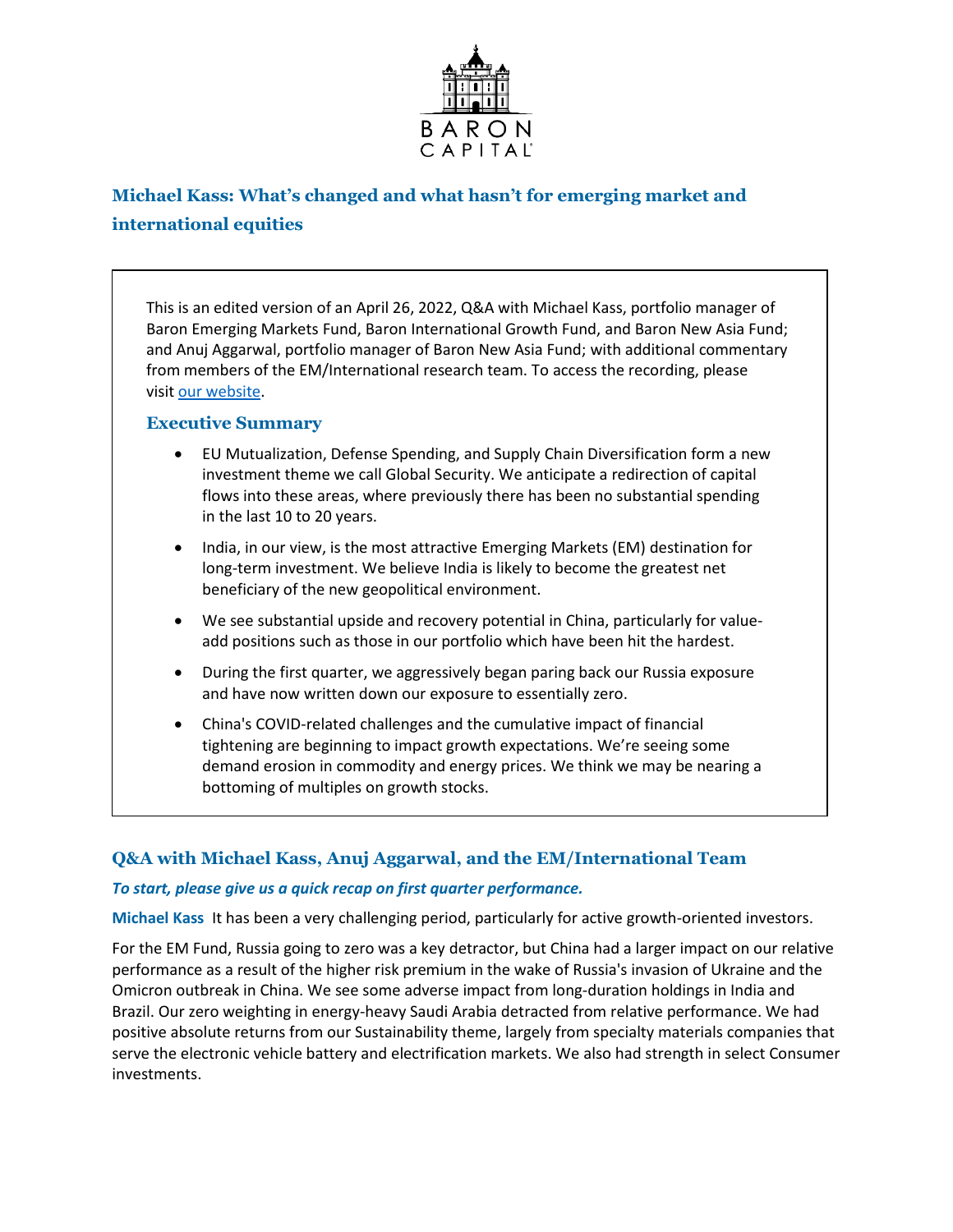For the International Growth Fund, the key drivers of underperformance were Digitization holdings. Russian Fintech investments had a negative impact. Select EU Mutualization investments were down on concerns around the growth impact and possible financial contagion related to the crisis in Ukraine.

# *How do you view the short- and long-term implications for investors of Russia's invasion of Ukraine?*

**Michael Kass** The invasion was unexpected in scope, as was the Western/NATO reaction. In the immediate aftermath of Russia's invasion, geopolitical concerns have subjugated economic and financial interests. We haven't seen this happen in many years.

# *Do you see any opportunities emerging amid all the volatility and uncertainty?*

**Michael Kass** While we can't predict how the war is going to play out, we can draw some likely longerterm conclusions.

- 1. Russia is now much more vulnerable and isolated than before February 24th. Unfortunately, it would appear the Russian population is likely to bear the brunt of the economic pain.
- 2. European defense and security spending will need to rise materially. We also expect EU Mutualization will advance to a new level given shared concerns across Europe.
- 3. European countries will need to secure localization of supply in key energy, commodity, agricultural, and other markets. This, along with Defense Spending and Supply Chain Diversification, forms a new investment theme we call Global Security. We anticipate a redirection of capital flows to these areas, where there has been no substantial spending in the last 10 to 20 years.
- 4. India is the most attractive EM destination for long-term investment and is a large overweight position across our strategies. We believe India is likely to become the greatest beneficiary of the new geopolitical environment. It's the largest developing world democracy. It's an ally of the U.S. and NATO members, particularly in Asia. It is highly attractive to multinational manufacturers as a source of supply chain diversification.

# *What are your thoughts about China's recent COVID-related challenges?*

**Michael Kass** We think the weakness in China equities, particularly the ADR listings where we have material exposure, is due to China's reaction to the current breakout. Its 2020-style, zero-tolerance lockdowns is impacting near-term economic activity, earnings expectations, and investor sentiment.

China equities, especially growth equities, are down 30% to 50% year-to-date, and considerably more since last year's peak. This is not the start of a correction; it's more the capitulation phase. Local Chinese and Hong Kong investors tend to be more focused on short-term trading. We think the markets are too focused on the near-term COVID earnings disruption rather than the long-term earning power of quality franchises. We believe long-term earnings will remain intact for a vast majority of companies in China.

# *What was your Russian weighting, and is it a complete write off?*

**Michael Kass** Entering the year we had an overweight position, about 6% of the portfolio. During the first quarter we aggressively began paring that back. We had just over 400 basis points of exposure heading into February 24. We have written down our exposure to essentially zero. I think most active managers have written down the carrying value of those positions to zero or near zero.

#### *Have you made any significant changes to the principal themes or weightings in your portfolios?*

Michael Kass: For Baron Emerging Markets Fund**,** with the exception of the new Global Security theme, there were no major changes. Because of relative price performance, Sustainability investments became a larger portion of the portfolio. Classic growth stocks were down during the quarter. We added on the margin to our Digitization theme, largely in China. That remains our largest theme weighting, and ended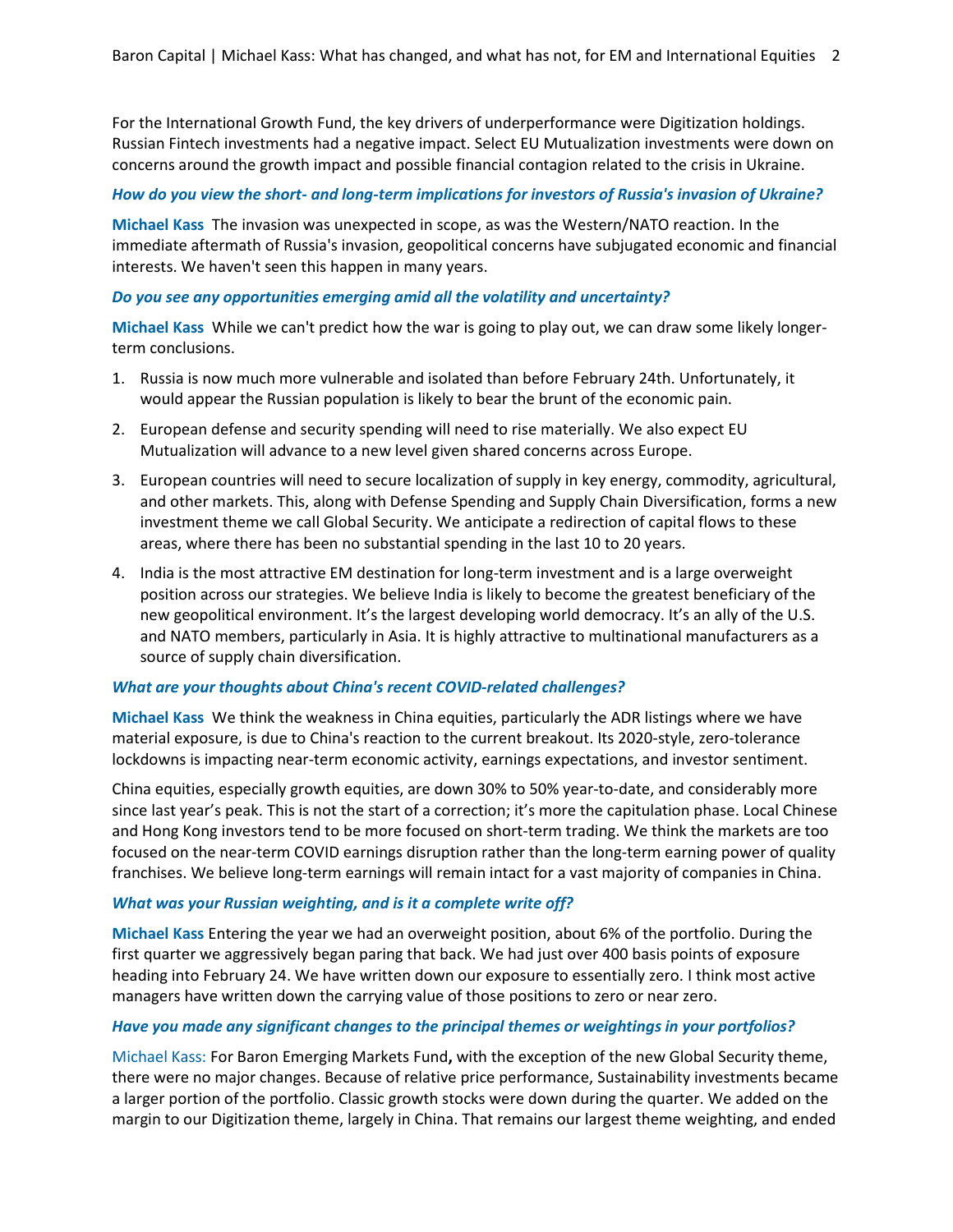the quarter at just over 27%. The other large theme weightings are EM Consumer at 16%, Sustainability at 14%, India Wealth Management at just over 10%, and Consumer Finance at just under 10%. On a country basis, we reduced Russian exposure and redeployed into Brazil. Early in the quarter we reduced our India weight, which was a big outperformer in 2021, and reallocated to China, which underperformed last year given its aggressive tightening campaign.

For Baron International Growth Fund, other than the Global Security theme, the most significant change was our addition of seven new holdings to the Sustainability theme, which now represents about 16% of assets. We reduced our weighting in the China Value-Added theme. The largest thematic exposure remains Digitization at just under 20% of assets, followed by Sustainability, Biotech, and Diagnostics, all at just above 7%. The Luxury and Global Security themes are about 4.5%.

# *Let's get updates and theme details from the analyst team.*

#### **India**

**Anuj Aggarwal** India has been a large focus in our EM strategy for the past few years, and accounts for about 23% of the portfolio as of March 31. It was one of the top-performing markets in the world last year and remains relatively resilient. Thanks to economic reforms and increasing consumption driven by a growing middle class with rising disposable incomes, we see India entering a virtuous investment cycle. We believe GDP growth can sustain levels of 6% or more over the next seven to ten years.

India's Digital ecosystem is 10 to 15 years behind China, which implies a long runway for growth. We've identified dominant players in industry verticals such as **Bajaj Finance Limited**, the country's largest tech platform with more than 90% market share. **Bundl Technologies Private Limited** is the parent entity of Swiggy, the dominant food delivery and logistics platform. **Reliance Industries Limited**, one of the largest positions in the EM strategy, is becoming India's largest digital services platform by providing value-added services to more than 400 million mobile subscribers. The company has disrupted the telecommunications industry by providing unlimited data access for \$2 a month. We've doubled our money since investing three years ago and believe it can double again over the next five years.

Another theme is Indian Consumer Finance. We see a huge opportunity for private sector banks and financial institutions to grow credit. Our Financialization of Household Savings theme targets the pivot from gold, real estate, and deposits into financial products like mutual funds, life insurance, and equities. We're invested in companies such as **SBI Life Insurance Company Limited**, **Max Financial Services Limited**, and **Nippon Life India Asset Management Limited**.

# **Sustainability**

**Chingiz Gadimov** In our last update, I highlighted two names in the battery metal space: **Glencore PLC**  and **AMG Advanced Metallurgical Group**. Both were top contributors for both Funds in the quarter.

We added three investments in Europe that we think will benefit from the shift from Russian natural gas. Our thesis is that the invasion of Ukraine will accelerate plans by many nations, particularly in Europe, to deploy renewables as part of their energy security agenda.

**Aker Carbon Capture AS** is a European market leader with products that allow the capture of CO<sup>2</sup> emissions from industrial sites. Aker's patented solvents are among the most environmentally safe products on the market, a key competitive advantage.

**Ceres Power Holdings plc** is a fuel cell technology company. Hydrogen fuel cells help reduce emissions in hard-to-decarbonize sectors and the power sector. Ceres has a proprietary solid oxide fuel technology and partnerships with leading OEMs in Germany, China, and Korea. We like the company's asset-light business model of licensing its technology to partner OEMs, which generates revenue through highmargin royalties and licensing fees.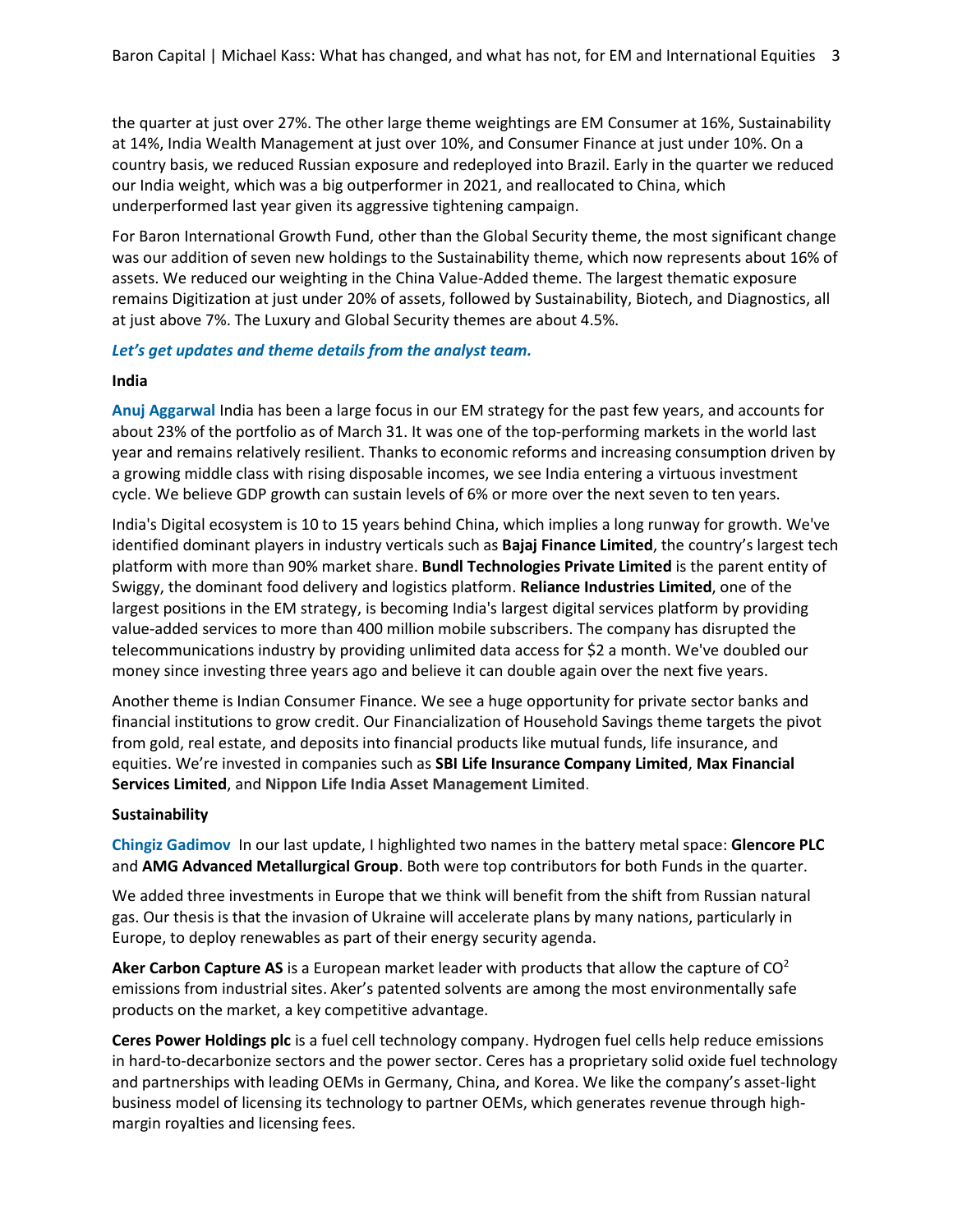**Meyer Burger Technology Ltd** is a Swiss supplier of solar modules. Its next-generation models are more efficient than competitors, allowing for premium pricing and high EBITDA margins. It also aligns with our Supply Chain Optimization and Energy Security themes since its plants are in Germany and the U.S., helping customers reduce reliance on China, which currently supplies 80% of global solar modules.

#### **International Defense / Financials**

**Jose Barria** I want to highlight two investments we initiated over the last six months.

The first is **Korea Aerospace Industries, LTD**, South Korea's leading aviation technology company. It's part of our Global Security theme. It manufactures military aircraft and provides lifetime support for its products. Its businesses include supplying aircraft to the South Korean government, exporting aircraft to other countries, and manufacturing commercial aircraft parts. We think this company is poised to benefit from a recovery in civilian aircraft demand and an increase in international defense budgets.

The second is **PT Bank Rakyat Indonesia,** one of Indonesia's largest banks focused on lending in the microfinance and the SME segments. We like two things about this company. First, Indonesia underwent a severe economic shock from COVID, and its recovery has trailed other markets. During this time, Bank Rakyat built large reserves against potential losses and slowed its new loans originations. It now finds itself with a strong, high-quality balance sheet, which we believe will translate into lower provision expenses. Second, we believe the country is set to enter a new credit cycle with accelerating loan demand. The macro situation has improved in recent months due to rising prices of its main commodity exports. Bank Rakyat has also improved its cost ratio through investments in technology and synergies from the recent acquisition of two smaller banks. We think this bank has reached an inflection point in its earnings trajectory and will likely see an upswing in earnings and profitability.

#### **Consumer**

**Eric Guzman** A key theme over the next year or two will be the impact of inflation on consumption and corresponding shifts in wallet share. A new position for Baron International Growth Fund is Polish food retailer **Dino Polska S.A.** We have been following Dino and talking to management for over two years to build conviction around long-term growth potential and profit drivers. During the quarter, Polish equities sold off on Russia's invasion of Ukraine and inflation across Europe. Dino was caught in that selloff and we took advantage to initiate a position.

We think grocers are in a better position than other retailers in an environment where consumer discretionary spending is pinched by inflation. Dino has historically generated double-digit same-store sales, 20%+ unit growth, and high returns on capital. That's incredibly unusual for a grocer. We think its current market share of around 4% and 1,800 stores can more than triple at high margins and returns. Here are five key points why:

- 1. Poland has a much more diversified base of small food producers than other countries, allowing Dino to procure from a fragmented base of local brands rather than large food conglomerates. This creates bargaining power other leading grocers don't have.
- 2. Dino is vertically integrated. For example, it does its own processing of meat, a core category in the Polish diet and roughly 15% of revenue.
- 3. Dino builds its own stores so it does not pay 3% of sales on rent as competitors do. The relative cost advantage widens with inflation, which inevitably works its way into competitors' rental expense.
- 4. Poles are still at an income growth stage where the marginal propensity to consume on staples is higher than most European countries, so wage inflation translates to higher same-store sales.
- 5. We like the founder, who still owns 51% of the shares and is active in the business. He constantly visits stores and scrutinizes expenses and drives the company's culture.

# **China Digitization**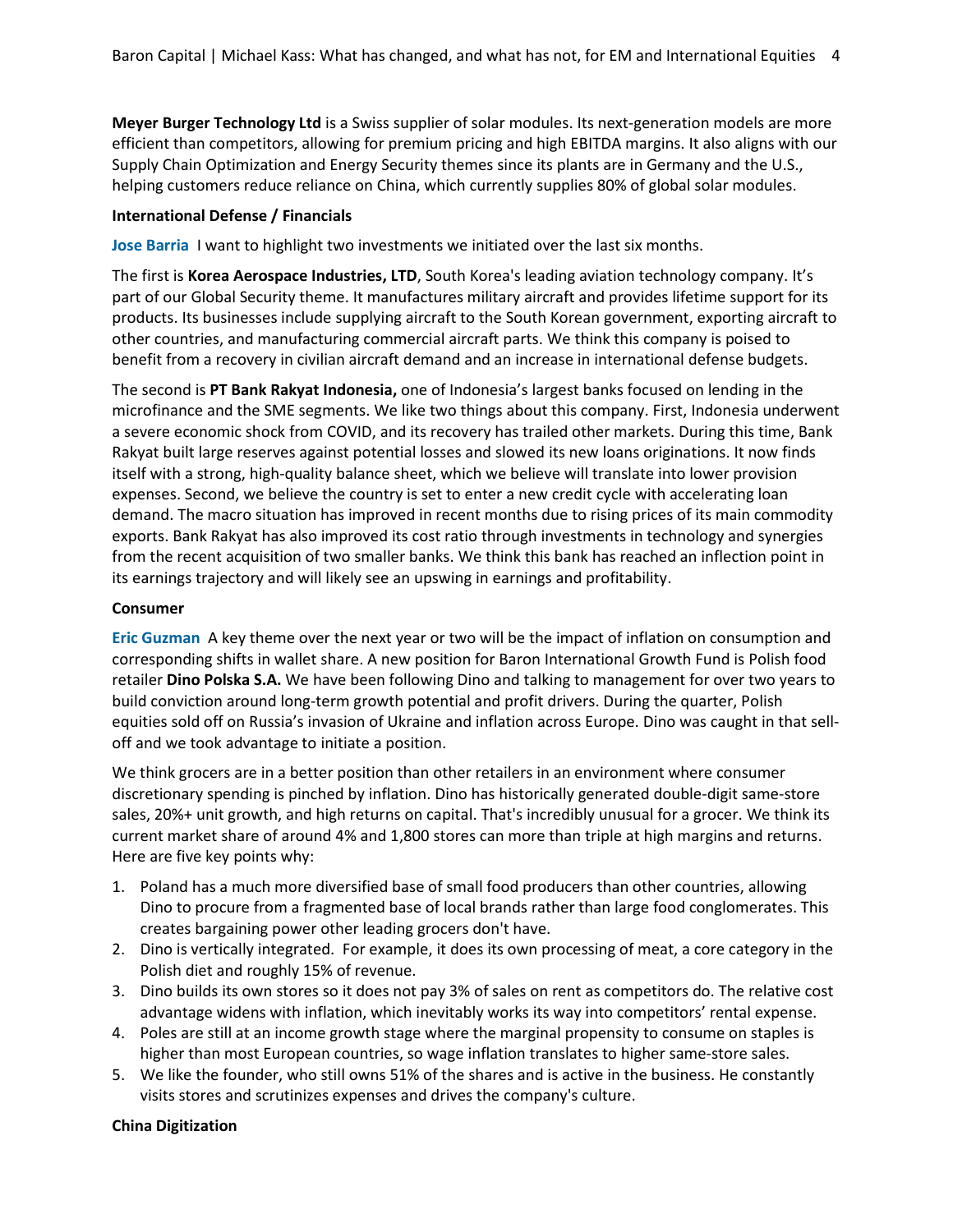**Eitan Chemerinski** In China, we are looking to leverage market volatility to invest in companies with strong competitive advantages and compelling long-term growth opportunities at attractive valuations.

As part of our Digitization theme, we initiated an investment in **Baidu, Inc.**, a leading artificial intelligence company with three main business lines: mobile, cloud, and autonomous driving. Baidu is best known for its mobile ecosystem, which includes China's dominant search engine with more than 620 million monthly active users. This ecosystem should benefit from the double-digit secular growth of China's digital advertising industry as well as new anti-monopoly regulations that require the opening of content across Chinese Internet platforms. We believe these regulations will allow Baidu to expand its search results, improve user engagement, and drive faster advertising revenue growth.

Baidu's cloud business is one of the largest and fastest-growing in China. It's differentiated by an AI solution and focus on higher value SaaS offerings. We expect Baidu cloud can grow 45% over the next few years as it takes share from larger incumbents.

Baidu is also developing autonomous driving technologies. Over the next five to ten years, we could start to see the large-scale commercialization of autonomous robo-taxis in China. We believe Baidu can be a leader in this potentially massive market, since it's already licensing its lower-level driver assistant technology to leading Chinese auto manufacturers, with an order backlog of more than \$1 billion.

#### *How and when do you see growth stocks coming back into favor?*

\_\_\_\_\_\_\_\_\_\_\_\_\_\_\_\_\_\_\_\_\_\_\_\_\_\_\_\_\_\_\_\_\_\_\_\_\_\_\_\_

**Michael Kass** We need to see inflation expectations come down. I'm not talking about observed current inflation, which is always a lagging indicator. The leading indicator of forward inflation expectations is when financial tightening begins to impair future growth expectations – when you see demand erode to the point that key inflation drivers begin to moderate. Bond yields rising and credit spreads widening provide more financial tightening than the Fed does directly. The market is a more overwhelming and taming force to inflation and growth.

I would say the impact of China's COVID challenges and the cumulative impact of the financial tightening is beginning to impact growth expectations. Some are now talking about the likelihood of recession, and we're seeing some demand erosion in commodity and energy prices. That suggests we may be nearing a bottoming of multiples on growth stocks. It remains to be seen whether enough financial tightening is priced into markets. Once that starts to run its course, the Fed will likely begin to throttle back and begin to express that it's unlikely to continue hiking rates. If the market has priced in five, six or seven interest rate hikes, I think we'll see growth stocks begin to recover.

I think most speculative, long-duration growth stocks lacking current earnings peaked around February of 2021. That puts us well into a year of compression on those multiples and those stocks. Within emerging markets, we saw material Central Bank hiking and financial tightening last year, in China and Brazil particularly, so emerging markets are well ahead of the Fed in that regard.

*Investors should consider the investment objectives, risks, and charges and expenses of the investment carefully before investing. The prospectus and summary prospectuses contain this and other information about the Funds. You may obtain them from the Funds' distributor, Baron Capital, Inc., by calling 1-800- 99BARON or visitin[g www.BaronFunds.com.](http://www.baronfunds.com/) Please read them carefully before investing.*

**Baron International Growth Fund**'s annualized returns for the Institutional Shares as of March 31, 2022: 1-year, -8.35%; 5-years, 10.23%; 10-years, 8.42%; Since Inception (12/31/2008), 10.91%. Annual expense ratio for the Institutional Shares as of December 31, 2021, was 0.96%, but the net annual expense ratio was 0.95% (net of the Adviser's fee waivers). **MSCI ACWI ex USA Index** annualized returns for the as of March 31, 2022: 1-year, -1.48%; 5-years, 6.76%; 10-years, 5.55%; since fund inception, 7.45%. **MSCI**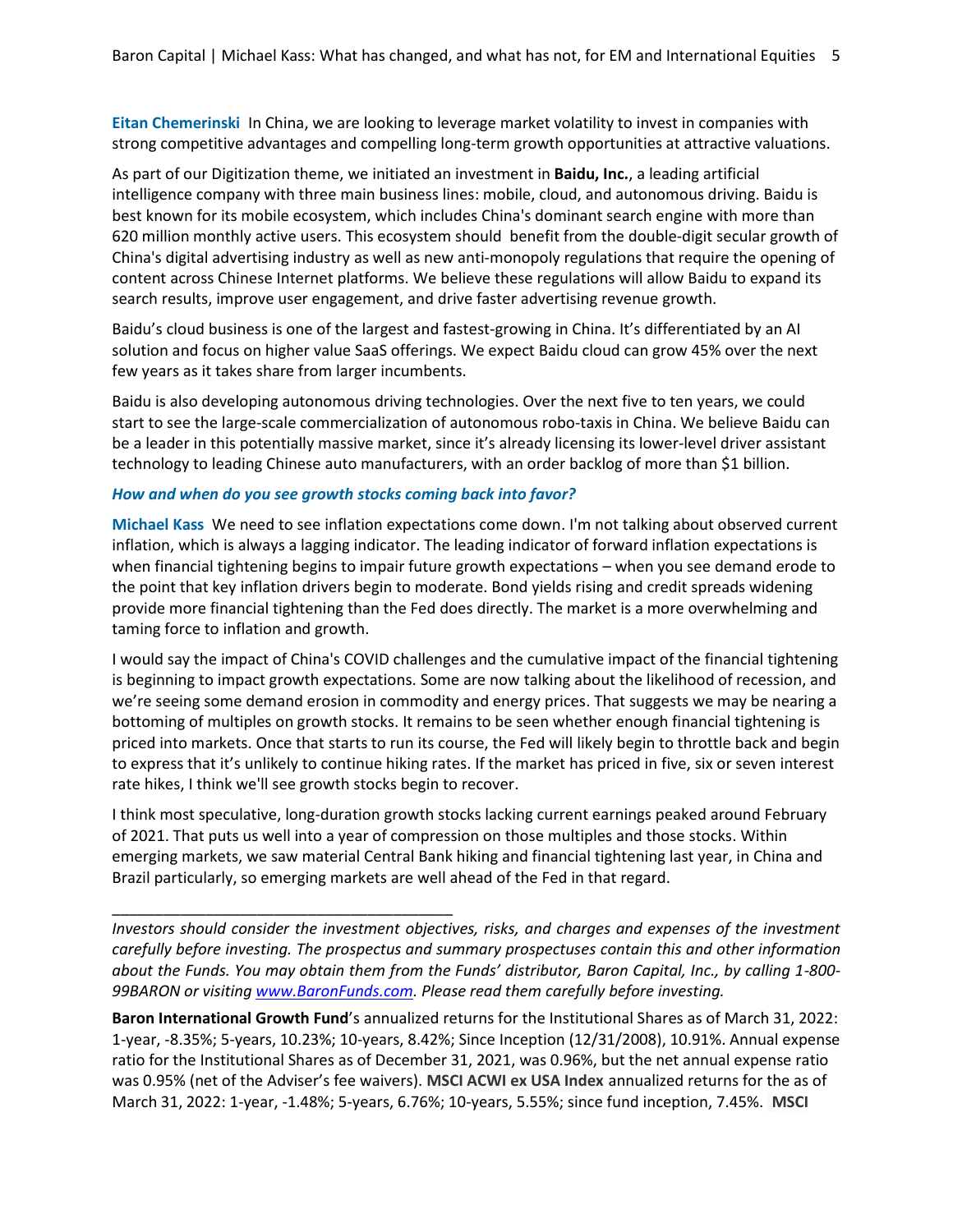**ACWI ex USA IMI Growth Index** annualized returns for the as of March 31, 2022: 1-year, -5.75%; 5 years, 8.67%; 10-years, 6.84%; since fund inception, 8.71%.

**Baron Emerging Market Fund**'s annualized returns for the Institutional Shares as of March 31, 2022: 1 year, -19.20%; 5-years, 4.68%; 10-years, 5.31%; Since Inception (12/31/2010), 4.30%. Annual expense ratio for the Institutional Shares as of December 31, 2021, was 1.08%. **MSCI EM Index** annualized returns for the as of March 31, 2022: 1-year, -11.37%; 5-years, 5.98%; 10-years, 3.36%; since fund inception, 2.32%. **MSCI EM IMI Growth Index** annualized returns for the as of March 31, 2022: 1-year, - 15.90%; 5-years, 7.62%; 10-years, 5.00%; since fund inception, 3.57%.

*The performance data quoted represents past performance. Past performance is no guarantee of future results. The investment return and principal value of an investment will fluctuate; an investor's shares, when redeemed, may be worth more or less than their original cost. The Adviser reimburses certain Baron Fund expenses pursuant to a contract expiring on August 29, 2032, unless renewed for another 11-year term and the Fund's transfer agency expenses may be reduced by expense offsets from an unaffiliated transfer agent, without which performance would have been lower. Current performance may be lower or higher than the performance data quoted. For performance information current to the most recent month end, visit [www.BaronFunds.com](http://www.baronfunds.com/) or call 1-800-99BARON.*

**Baron International Growth Fund**: Performance for the Institutional Shares prior to 5/29/2009 is based on the performance of the Retail Shares, which have a distribution fee. The Institutional Shares do not have a distribution fee. If the annual returns for the Institutional Shares prior to 5/29/2009 did not reflect this fee, the returns would be higher.

**Baron International Growth Fund's** 4Q 2021 historical performance was impacted by gains from IPOs and there is no guarantee that these results can be repeated or that the Fund's level of participation in IPOs will be the same in the future.

**Risks**: Non-U.S. investments may involve additional risks to those inherent in U.S. investments, including exchange-rate fluctuations, political or economic instability, the imposition of exchange controls, expropriation, limited disclosure and illiquid markets. This may result in greater share price volatility. Investments in developing countries may have increased risks due to a greater possibility of settlement delays; currency and capital controls; interest rate sensitivity; corruption and crime; exchange rate volatility; and inflation or deflation. Securities of small and medium-sized companies may be thinly traded and more difficult to sell.

The discussion of market trends is not intended as advice to any person regarding the advisability of investing in any particular security. The views expressed in this document reflect those of the respective writer. Some of our comments are based on management expectations and are considered "forwardlooking statements." Actual future results, however, may prove to be different from our expectations. Our views are a reflection of our best judgment at the time and are subject to change at any time based on market and other conditions and Baron has no obligation to update them.

**Portfolio holdings as a percentage of net assets as of March 31, 2022, for securities mentioned are as follows: AMG Advanced Metallurgical Group N.V.** – Baron International Growth Fund (2.1%); **Glencore PLC** – Baron International Growth Fund (2.1%); Baron Emerging Markets Fund (3.1%); **Bajaj Finance Limited** – Baron International Growth Fund (1.1%); Baron Emerging Markets Fund (2.1%); **Bundl Technologies Private Limited** – Baron Emerging Markets Fund (0.9%); **SBI Life Insurance Company Limited** – Baron Emerging Markets Fund (1.1%); **Aker Carbon Capture AS** – Baron International Growth Fund (0.8%); **Ceres Power Holdings plc** – Baron International Growth Fund (0.6%); **Reliance Industries Limited** – Baron International Growth Fund (1.4%), Baron Emerging Markets Fund (2.5%); **Meyer Burger Technology Ltd** – Baron International Growth Fund (0.7%); **Max Financial Services Ltd.** – Baron International Growth Fund (0.5%), Baron Emerging Markets Fund (1.0%); **Nippon Life India Asset Management Limited** – Baron International Growth Fund (0.5%), Baron Emerging Markets Fund (0.8%);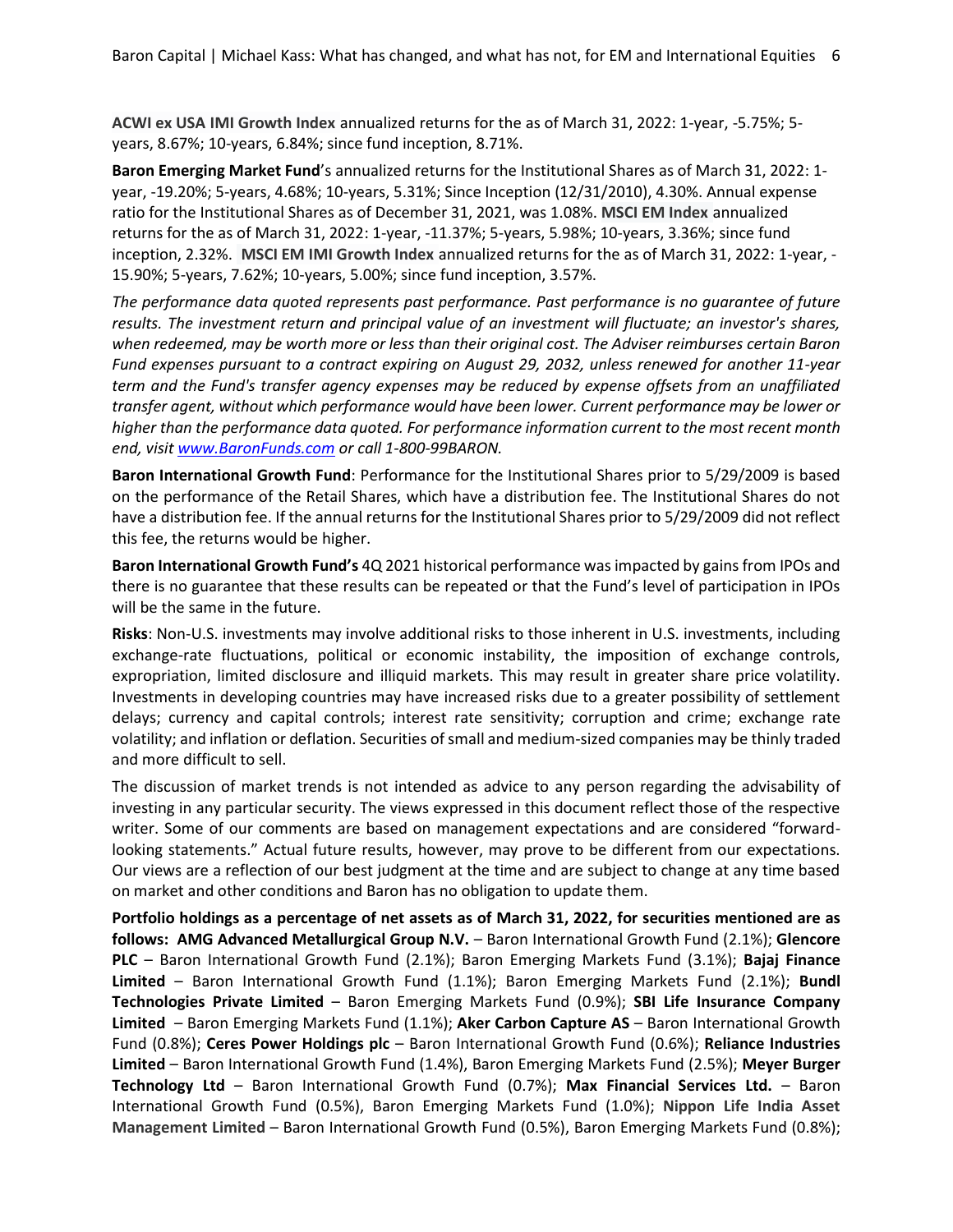**Korea Aerospace Industries, LTD**, – Baron Emerging Markets Fund (0.6%); **PT Bank Rakyat Indonesia** – Baron Emerging Markets Fund (1.4%); **Dino Polska S.A.** – Baron International Growth Fund (0.6%).

# **Top 10 holdings as of March 31, 2022**

Baron International Growth Fund

| <b>Holding</b>                        | % Assets |
|---------------------------------------|----------|
| AstraZeneca PLC                       | 2.1      |
| Glencore PLC                          | 2.1      |
| AMG Advanced Metallurgical Group N.V. | 2.1      |
| Linde plc                             | 2.0      |
| Befesa S.A.                           | 2.0      |
| Arch Capital Group Ltd.               | 1.9      |
| Nestle S.A.                           | 1.8      |
| Pernod Ricard SA                      | 1.7      |
| eDream IDIGEO SA                      | 1.7      |
| <b>Keyence Corporation</b>            | 1.6      |
| Total                                 | 19.0     |

Baron Emerging Markets Fund

| Holding                                            | % Assets |
|----------------------------------------------------|----------|
| Taiwan Semiconductor Manufacturing Company Ltd.    | 5.2      |
| Samsung Electronics Holdings Limited               | 3.7      |
| <b>Tencent Holdings Limited</b>                    | 3.2      |
| Glencore PLC Bajaj Finance Limited                 | 3.1      |
| Alibaba Group Holdings Limited                     | 2.7      |
| Reliance Industries Limited                        | 2.5      |
| Bajaj Finance Limited                              | 2.2      |
| Suzano S.A.                                        | 1.9      |
| Wal-Mart de México,                                | 1.8      |
| Korea Shipbuilding & Offshore Engineering Co., Ltd | 1.8      |
| Total                                              | 28.4     |

**Portfolio holdings are subject to change. Current and future portfolio holdings are subject to risk**.

Non-mutual fund products are available to institutional investors only.

**For the period ended 3/31/2022, the Baron International Growth Fund received a 4-Star Overall Morningstar Rating™, 3-Star 3-Year Rating, 4-Star 5-Year Rating, and 4-Star 10-Year Rating. The Morningstar Ratings are based on the Morningstar Risk-Adjusted Return measures of 389, 389, 339, and 224 funds in the category, respectively. This Morningstar Rating is for the Institutional share class only; other classes may have different performance characteristics.**

**For the period ended 3/31/2022, the Baron Emerging Markets Fund received a 4-Star Overall Morningstar Rating™, 2-Star 3-Year Rating, 2-Star 5-Year Rating, and 5-Star 10-Year Rating. The Morningstar Ratings are based on the Morningstar Risk-Adjusted Return measures of 730, 730, 625, and 352 funds in the category, respectively. This Morningstar Rating is for the Institutional share class only; other classes may have different performance characteristics.**